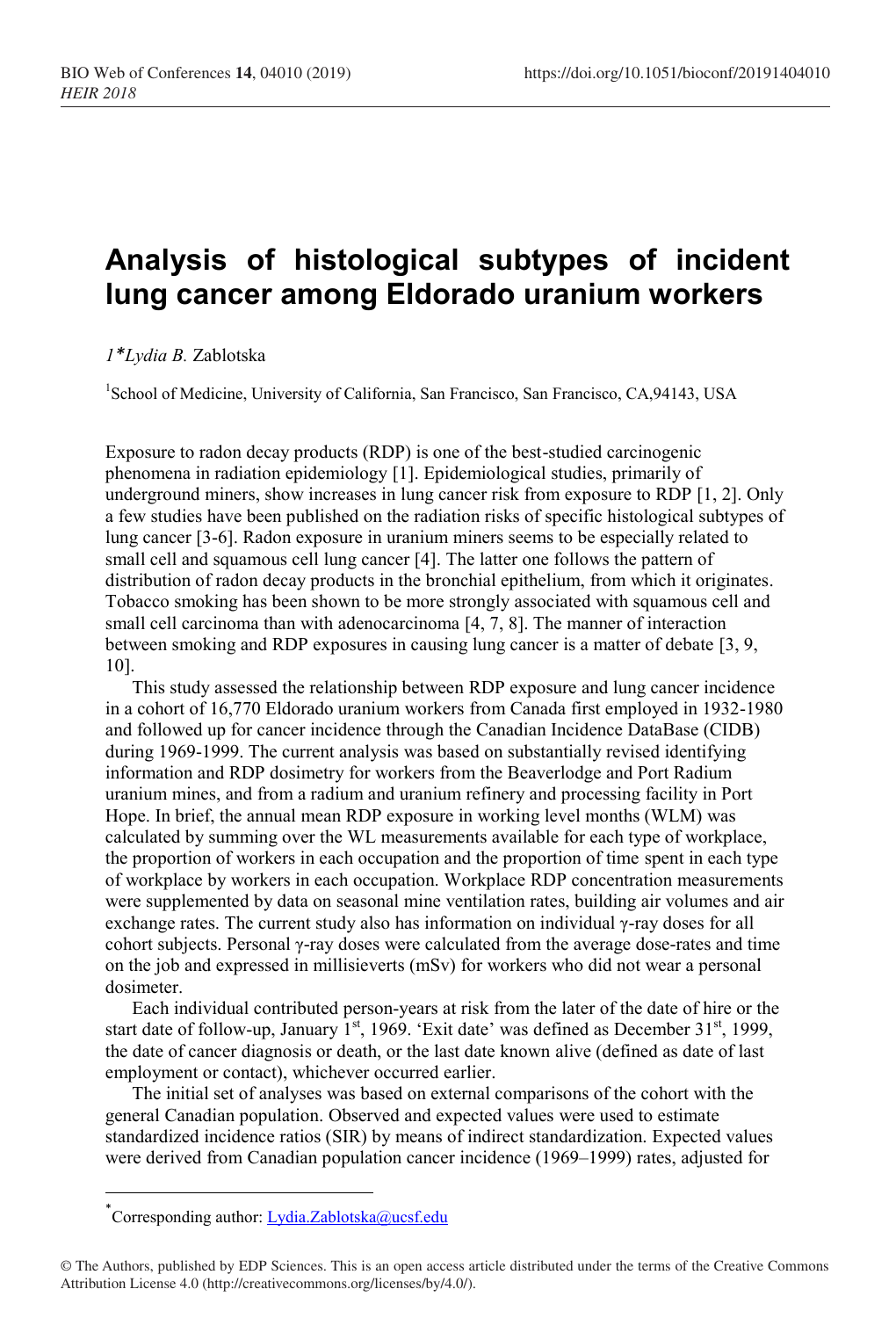sex, age and calendar year at risk. In addition, we separately estimated SIRs for major histological subtypes of lung cancer (squamous cell, small cell, adenocarcinoma, other) for 1985-1999. Poisson regression was used to estimate radiation risks of lung cancer (together and separately for major histological subtypes) from RDP exposures and gamma-ray doses and to investigate possible modifying effects of time since exposure, exposure rate and age at risk. All analyses were adjusted for age at risk (15–19, 20–24… 85–100 years), calendar year at risk (1969-1974, 1975-1979… 1995–1999), employment site (Port Hope, Port Radium, Beaverlodge, "other sites"), total duration of employment (0-6 months, 6 months+), age at first exposure, cumulative exposure, and years since first exposure. All RDP exposures and γ-ray doses were lagged by 5 years to account for the latency period between exposure and lung cancer incidence. Regression parameters, 95% confidence intervals (95% CI) and p-values were estimated using the maximum likelihood method in the AMFIT module of the EPICURE software [11]. Tests of statistical significance were based on the likelihood ratio test and all p-values were two-sided.

Incidence rates of lung cancer were significantly higher compared to the Canadian national calendar time-, sex- and age-specific rates. SIRs increased with increasing RDP exposures in a dose-dependent way. Sub-group analyses showed that significantly elevated SIRs were observed only for workers from the Beaverlodge and Port Radium facilities (uranium miners), whiles SIRs for workers from Port Hope facility (uranium millers) were elevated but not statistically significant and SIRs for workers employed at "other sites" were significantly lower compared to the Canadian general population rates of lung cancer.

Most workers were male  $(N=15,336, 91.6\%$  of the cohort), so all further analyses were restricted to "all male workers." During follow-up, 626 lung cancers were diagnosed in the cohort (33% squamous cell, 16% small cell, 18% adenocarcinoma and 33% other subtypes). We observed a monotonic increase in risk for lung cancer incidence, with the highest risks seen in the highest RDP exposure category. The estimated excess relative risk for RDP exposures was positive and statistically significant ( $p<0.001$ ), with no estimated differences in the dose-response between different facilities ( $p$  heterogeneity = 0.38). Estimated radiation risks for squamous cell subtype were significantly different from risks for all other subtypes combined (p interaction<0.05). Radiation risks for small cell carcinoma and adenocarcinoma were also significantly increased, but with lower point estimates. We also examined effect modification by time since exposure  $(p<0.001)$ , exposure rate and age at risk (both p>0.1). Gamma-ray doses did not significantly improve the fit of the model with RDP exposures.

In summary, the current study supports the use of BEIR VI-type models to predict future risk of lung cancer from past and current RDP exposures. Radiation risks of lung cancer differ by histological subtype. Further studies are needed to better understand the association between affected tissues and radiation risks of lung cancer.